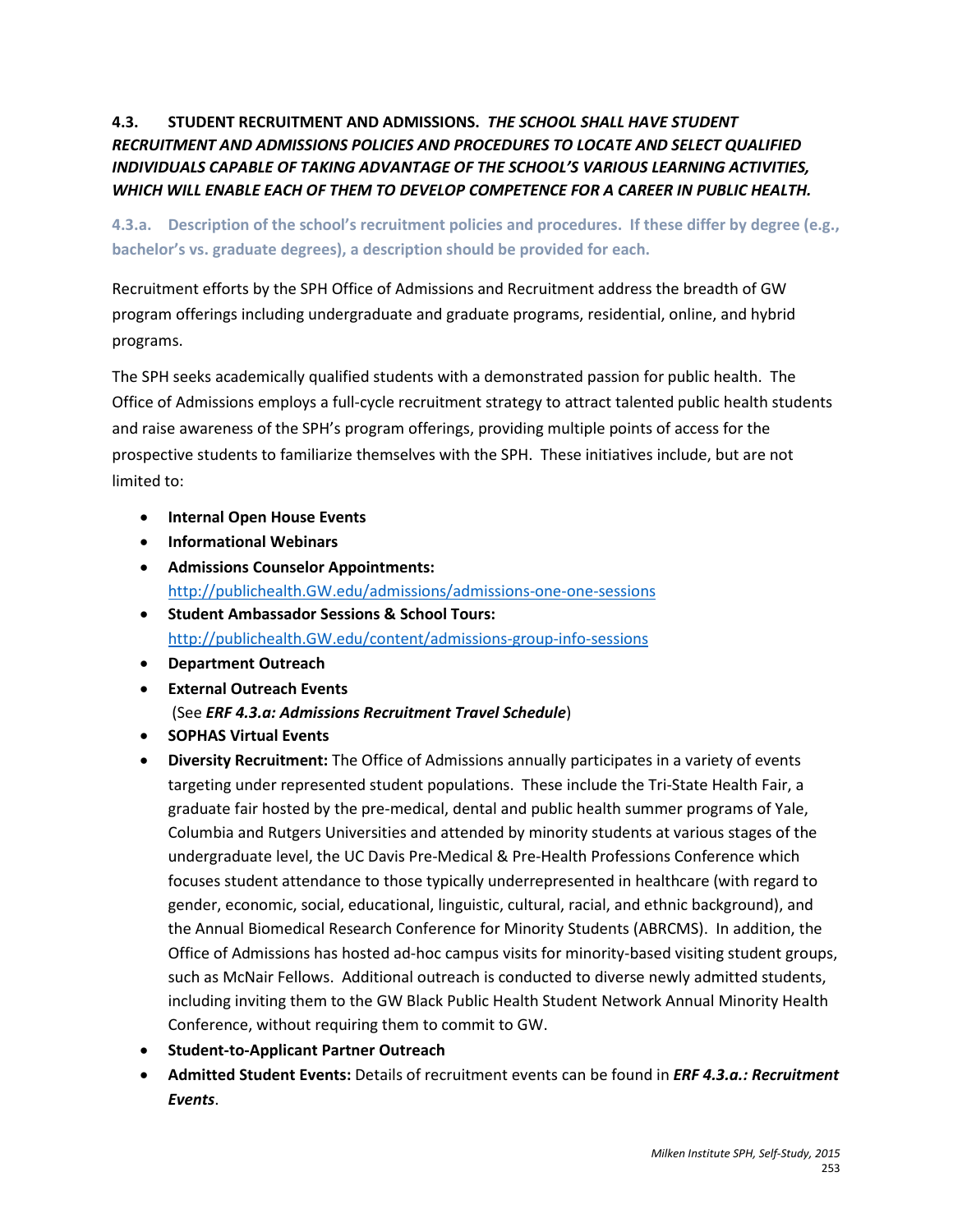The Office of Admissions works with the Office of Communications in the creation of print material, primarily the student prospectus (*ERF 4.3.a: School Academic Prospectus*). The student prospectus is a robust guide to the SPH, its departments, research activities and university culture. Along with print material, we use a parallel digital communication plan to prospective and admitted students. The prospective student email campaign primarily centers on monthly admissions newsletters, covering upcoming deadlines and application information; links to campus visits; events; and recruitment travel calendar, as well as pertinent SPH news stories. Additional email campaigns to students include department-specific newsletters, event invitations, and application reminders.

Once students have been admitted to the program, they receive a series of welcome emails from key offices and personnel. These communications include reminders about commitment processess, as well as additional information which complement the yield cycle (e.g. invitations to admitted student events, opportunities to speak with student ambassadors, fellowship and internship announcements, housing suggestions, orientation information, etc.). These outreach messages are reiterated via posts to the admitted student Facebook group (a private, invite-only social media page) which provides an open forum for admitted students to engage with the Office of Admissions, student ambassadors, and their fellow admitted students.

## **4.3.b. Statement of admissions policies and procedures. If these differ by degree (e.g., bachelor's vs, graduate degrees), a description should be provided for each.**

The SPH Office of Admissions and Recruitment builds the pipeline for enrollment into the residential graduate and undergraduate public health programs for the SPH. In addition, this office works with the university undergraduate admissions team responsible for the admissions process for programs in the Exercise and Nutrition Sciences (EXNS) department for both first year and transfer applications. 2U, Inc., the online partner for the MPH@GW and MHA@GW programs, performs the recruiting activities for these two programs.

The Office of Admissions is governed by policies established by the SPH Admissions Committee, a faculty committee made up of one voting representative from each department and the online program (see Criteria 1.5.a.), for graduate level programs, and the Undergraduate Curriculum Committee for the BS in PH.

### **Undergraduate Admissions**

The SPH offers two Bachelor of Science (BS) degrees: Exercise Science and Public Health. Each program has a different admissions process. The recruitment and application processing for the BS Exercise Science program is managed through the GW Undergraduate Admissions Office using the Common Application [\(https://www.commonapp.org/\)](https://www.commonapp.org/).

Entry into the BS Public Health program is managed through the SPH Office of Admissions and Recruitment. SPH has two admissions cycles for the BS Public Health; one in the fall; and one in the spring. Students who apply, but are not accepted during the fall admissions cycle, will be automatically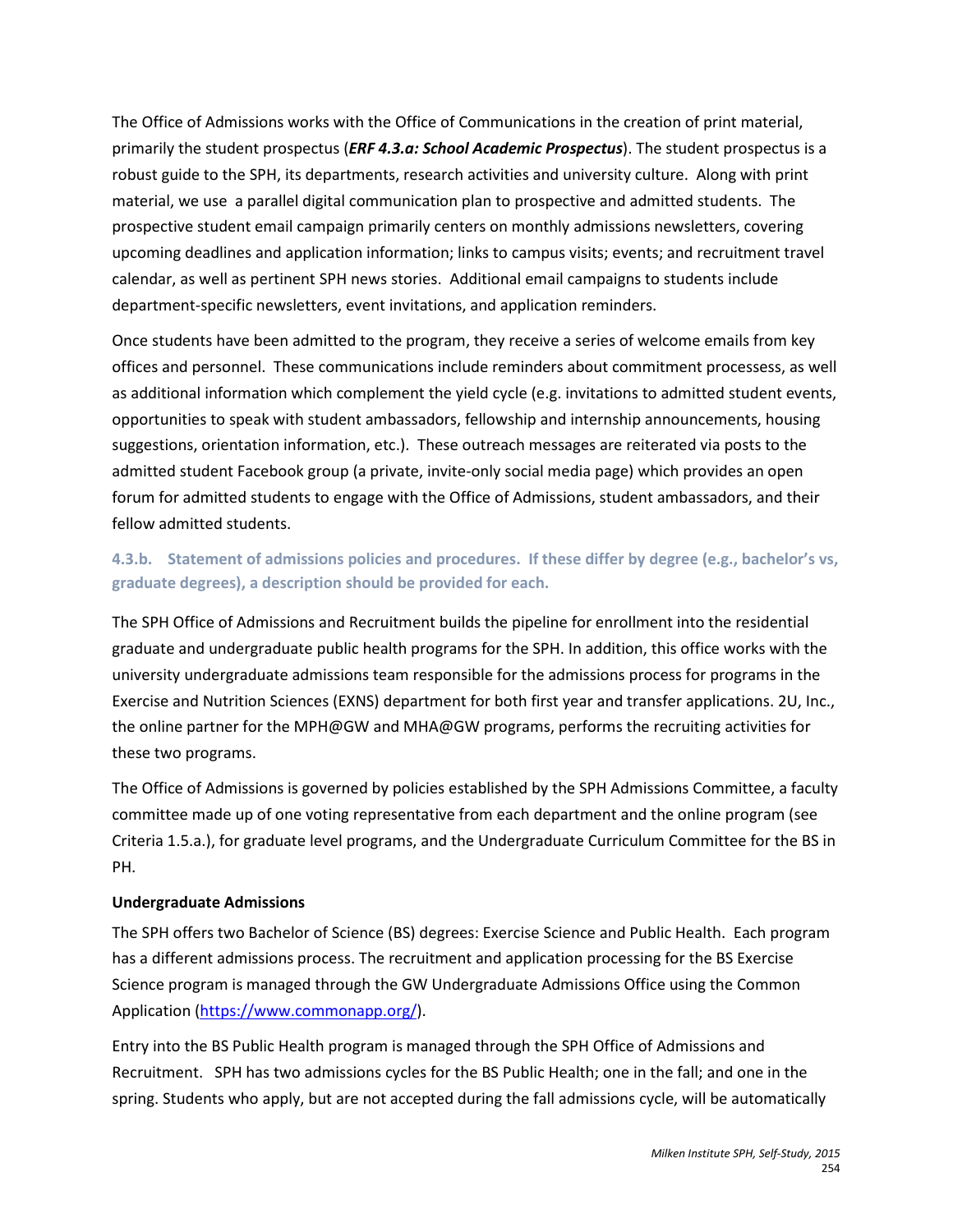included in the spring semester applicant pool. Students who have at least 45 credits of coursework completed with a GPA above 3.0, may apply for admission into this competitive program. Applicants are required to provide their transcripts; two brief essays; a resume; and an internal application [\(http://publichealth.GW.edu/pdf/SPH\\_transfer\\_within\\_application.pdf\)](http://publichealth.gwu.edu/pdf/gwsph_transfer_within_application.pdf). A faculty committee led by the Undergraduate BS Public Health Program Director reviews all applications and selects the cohort. In March, students admitted to the BS PH program may opt to be considered for the joint five-year BS/MPH program. This pool of candidates are interviewed by the Program Director and selected for admission.

#### **Graduate Admissions**

The graduate residential programs accept applications through the Schools of Public Health Application Service (SOPHAS) website [\(www.sophas.org\)](http://www.sophas.org/). The standard application requirements include official transcripts from all universities; two letters of recommendation; official GRE, GMAT, MCAT or LSAT scores; a statement of purpose and a resume. Doctoral applicants must also include a third letter of recommendation. International students are required to submit an official transcript evaluation from a NACES member organization and official TOEFL or IELTS scores. Applicants for the both MHA programs are required to complete an interview as well.

**Standardized exam waiver.** Applicants to masters degree programs with a prior advanced degree may waive the GRE. International students who have completed their undergraduate degree at a US institution, are native English speakers, or who have studied in a country where the official language is English, may waive the English language exam.

The MPH@GW program admissions process mimics the residential process with two distinct differences: first, instead of using SOPHAS, online students apply through an online application system managed by 2U [\(https://apply.publichealthonline.GW.edu\)](https://apply.publichealthonline.gwu.edu/); second, 2U works with the applicants until applications are complete, at which point they are forwarded to the Office of Admissions for decisions.

Graduate admissions decisions for specific programs are made at the departmental level. Departments may elect for the Office of Admissions to automatically issue admit or deny decisions based on specific criteria that they have identified for their Department. The Office of Admissions reviews all applications for auto-admit criteria. Those applicants requiring full review are sent to relevant departmental faculty. Criteria for admissions into the masters and doctoral programs are presented in *ERF 4.3.b.: Graduate Admissions Requirements and Minimum Admissions Standards.* 

### **Master of Health Administration – Executive Program**

The Executive Master of Health Administration (MHA@GW) is similar to the MPH@GW application process in that the application is processed through an online application managed by 2U [\(https://apply.mha.GW.edu/\)](https://apply.mha.gwu.edu/). There is no auto-admission standard for this program; once an application is complete, it is reviewed by relevant faculty.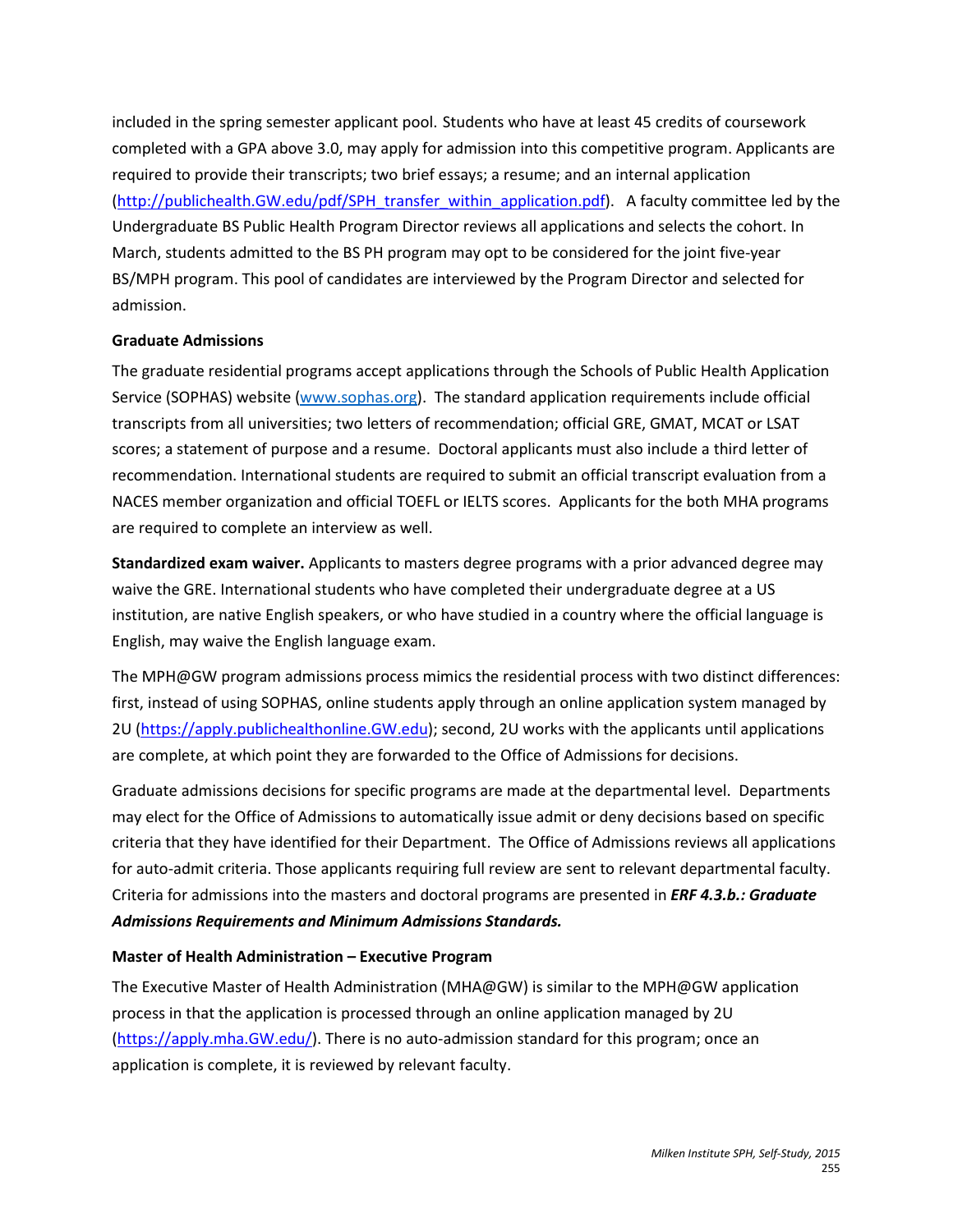The application requirements for the executive MHA@GW program differ from the residential MHA program in that applicants are required to have at least three years of relevant work experience; the GRE is not required for admission.

#### **Joint Programs**

See the Instructional Matrix in Criteria 2.1.a for a list of the SPH joint programs. Applicants to the, JD-, MD- or MA-MPH must apply to both schools simultaneously. If a student is admitted into both schools, the student may pursue the joint program. Two exceptions include the Physician's Assistant (PA)-MPH and the Certificate in Healthcare Corporate Compliance (HCC)-MPH/MS/MHA . Applicants to the joint PA-MPH program only apply through the PA application system [\(https://caspa.liaisoncas.com/\)](https://caspa.liaisoncas.com/). The administrators for the PA program share the applications with the SPH Office of Admissions, where applications are vetted for admission to the MPH program. Faculty members from the SPH participate in the interview process for these applicants and notify the Office of Admissions of admission decisions. Similarly, applicants to the HCC Certificate program only apply through GW's College of Professional Studies [\(http://cps.gwu.edu/\)](http://cps.gwu.edu/).

#### **Peace Corps Masters International**

The SPH participates in the Peace Corps Master's International program [\(http://www.peacecorps.gov/volunteer/graduate/mastersint/\)](http://www.peacecorps.gov/volunteer/graduate/mastersint/). Students interested in the program apply to the MPH program first. After admission, students then apply for the Peace Corps programs at least one year before they wish to deploy. Any student accepted into both the Peace Corps and the MPH program may graduate with a MI/MPH degree.

#### **Re-Admission**

Students can fall out of status in three ways; 1) by not registering for courses; 2) by requesting a leave of absence during a continuous spring or fall semester; and 3) by being suspended. Until fall 2015, students petitioned for readmission through an online petition form:

[\(https://publichealth.GW.edu/pdf/Graduate%20Admissions%20Petition.pdf\)](https://publichealth.gwu.edu/pdf/Graduate%20Admissions%20Petition.pdf). Beginning in fall 2015, students will use either a web form or SOPHAS Express to petition for readmission, depending on their last term of enrollment. See the SPH Graduate Student Handbook for details regarding the Readmission policies: [http://publichealth.GW.edu/pdf/Handbook.pdf.](http://publichealth.gwu.edu/pdf/Handbook.pdf)

**4.3.c. Examples of recruitment materials and other publications and advertising that describe, at a minimum, academic calendars, grading and the academic offerings by the school. If a school does not have a printed bulletin/catalog, it must provide a printed web page that indicates the degree requirements as the official representation of the school. In addition, references to website addresses may be included.**

The Academic pages of the SPH website [\(http://publichealth.GW.edu/academics\)](http://publichealth.gwu.edu/academics) provide complete program information about each program offered by the SPH. The information here includes contact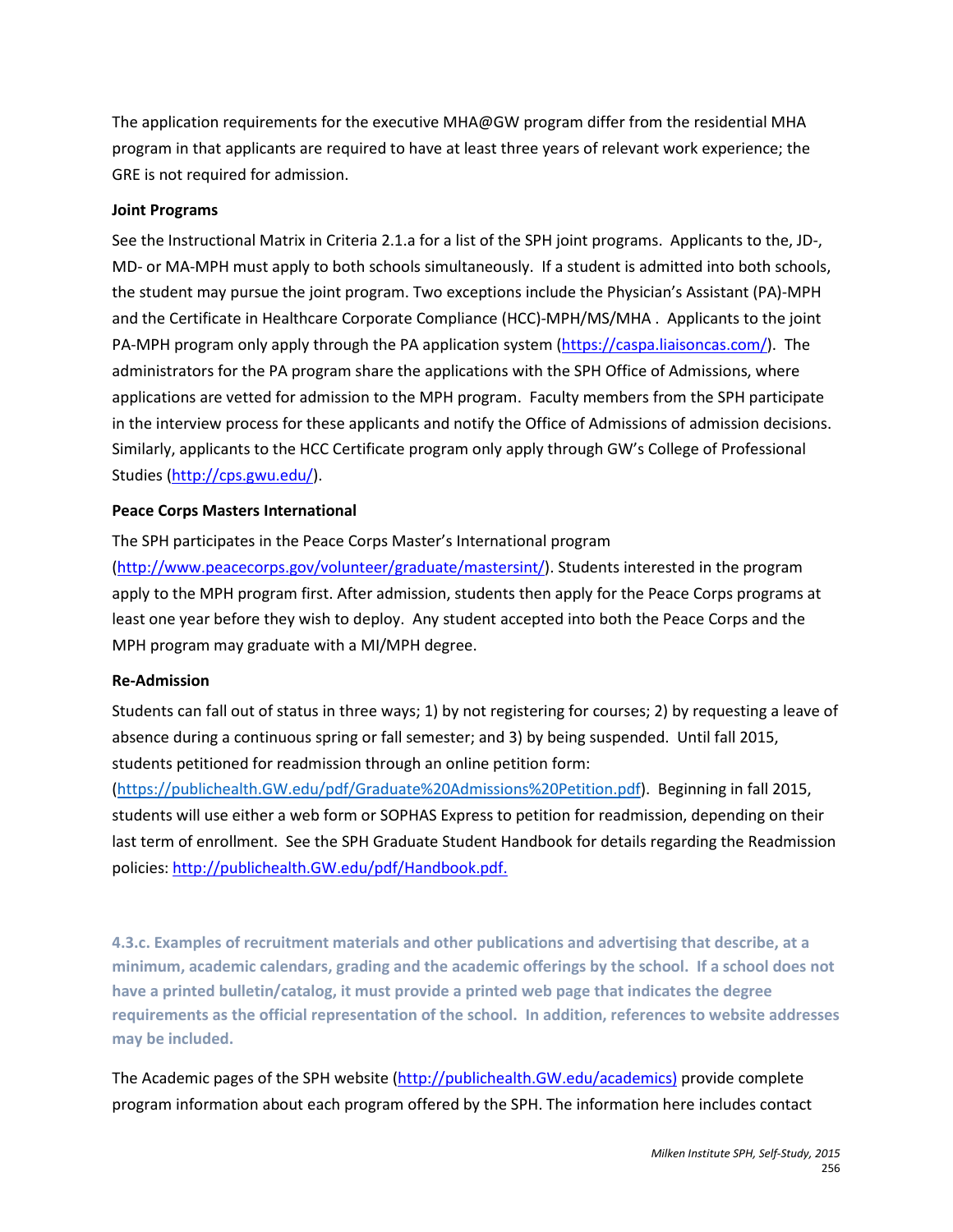information for applicable program directors and practicum directors (where applicable), and program overview along with the curricular requirements. Archived program guides are available to students for each specific program as well.

An additional resource is the University Bulletin [\(http://www.bulletin.GW.edu/\)](http://www.bulletin.gwu.edu/). University and schoolspecific policies, courses, and program-specific information are all available in the Bulletin. The University Bulletin is published online once per Academic Year (AY). Students can find the AY academic calendar in the Bulletin, or go to: [http://www.GW.edu/academic-calendar.](http://www.gwu.edu/academic-calendar) The academic calendar for MPH@GW can be found at: [https://publichealthonline.gwu.edu/academics/academic-calendar/,](https://publichealthonline.gwu.edu/academics/academic-calendar/) and the calendar for MHA@GW at [https://mha.gwu.edu/academics/academic-calendar/.](https://mha.gwu.edu/academics/academic-calendar/)

The GW website has numerous resources for students, alumni, recruits, and the general community. Policies, procedures, links to forms, contact information and general information can be found for areas including Disability Support, Emergency Preparedness and Response, and Counseling.

*ERF 4.3.a: School Academic Prospectus* is the guide used for recruitment. Information about the SPH and our programs are summarized and presented in a different format.

- Online Appointment Booking Calendar for One-on-One or Group Information Sessions: [http://publichealth.GW.edu/admissions/visits](http://publichealth.gwu.edu/admissions/visits)
- Graduate Student Ambassadors[: http://publichealth.GW.edu/content/meet-milken-institute](http://publichealth.gwu.edu/content/meet-milken-institute-sphs-fall-2014-student-ambassadors)[sphs-fall-2014-student-ambassadors](http://publichealth.gwu.edu/content/meet-milken-institute-sphs-fall-2014-student-ambassadors)
- Recruitment Events University-wide, including SPH[: http://graduate.admissions.GW.edu/gw](http://graduate.admissions.gwu.edu/gw-your-area)[your-area](http://graduate.admissions.gwu.edu/gw-your-area)
- Online Event Registration Site: <http://gwpublichealth.eventbrite.com/>
- Web advertising: see *ERF 4.3.c.: Advertising Examples*

**4.3.d.Quantitative information on the number of applicants, acceptances and enrollment, by concentration, for each degree, for each of the last three years. Data must be presented in table format. See CEPH Data Template 4.3.1.**

CEPH Data Template 4.3.1 below presents admission data for the past three academic years. The PhD and MS in Epidemiology were transferred to the School from the Columbian College of Arts and Science in 2013. We admit new students to the DrPH program every other year (even numbered years). The MPH@GW was launched in June 2013 and the MHA@GW launched in April 2014.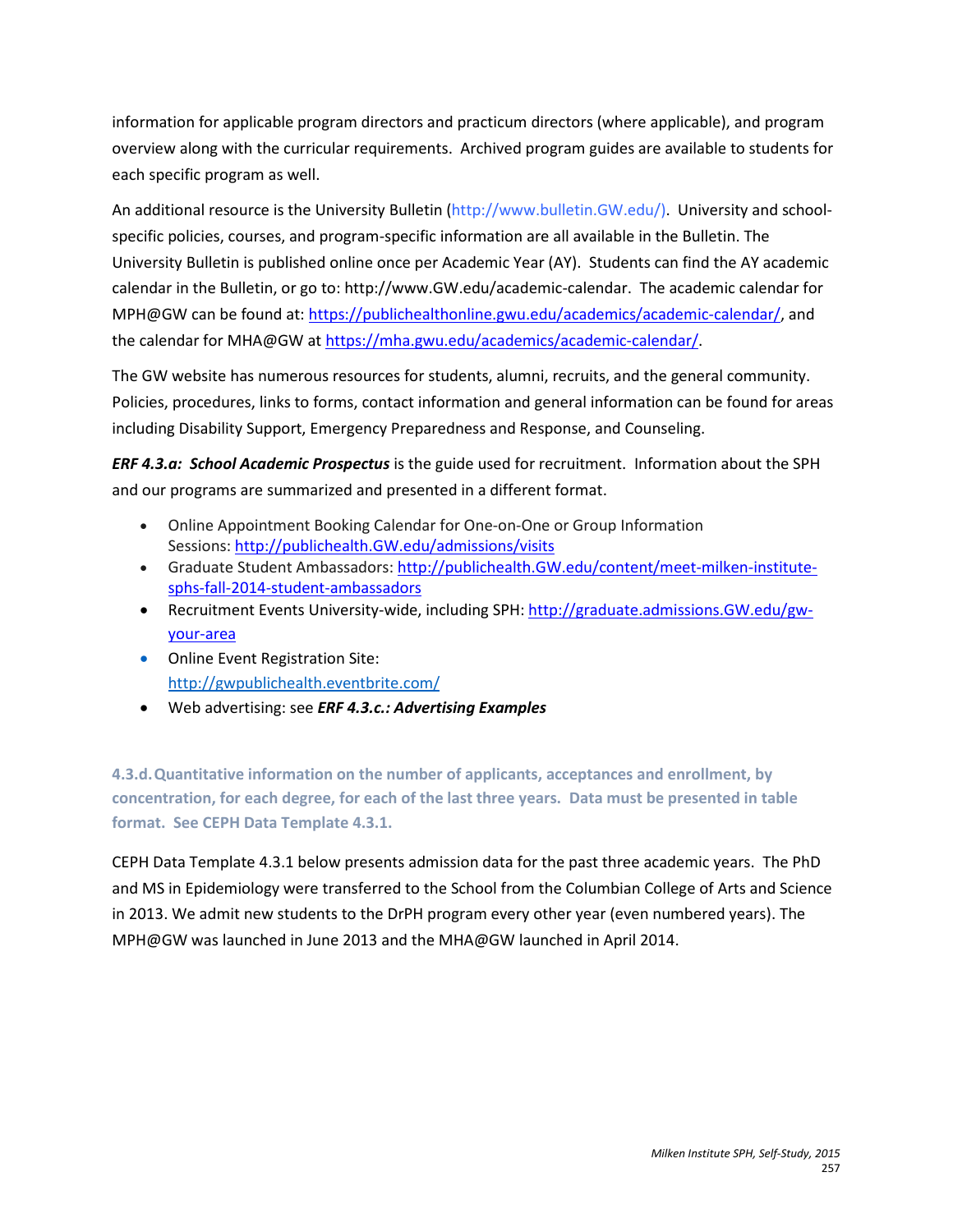#### **CEPH Data Template 4.3.1.: Admissions Data**

|                            |                                                               | 2013 | 2014 | 2015 |  |  |  |
|----------------------------|---------------------------------------------------------------|------|------|------|--|--|--|
|                            | Template 4.3.1.: Admissions Data- Bachelor of Science Degrees |      |      |      |  |  |  |
|                            | Applied                                                       | 780  | 627  | 549  |  |  |  |
| Exercise Science           | Accepted                                                      | 75   | 45   | 60   |  |  |  |
|                            | Enrolled                                                      | 28   | 25   | 30   |  |  |  |
| Public Health <sup>1</sup> | Applied                                                       | 49   | 49   | 39   |  |  |  |
|                            | Accepted                                                      | 32   | 36   | 37   |  |  |  |
|                            | Enrolled <sup>2</sup>                                         | 32   | 33   | 35   |  |  |  |
| <b>BS Total</b>            | Applied                                                       | 829  | 676  | 588  |  |  |  |
|                            | Accepted                                                      | 107  | 81   | 97   |  |  |  |
|                            | Enrolled                                                      | 60   | 58   | 65   |  |  |  |

*Enrollment based on calendar year enrollment: e.g. Spring 2013, Summer 2013, Fall 2013* <sup>1</sup>Public Health program data obtained through Admissions database, since students apply directly to the School and do not go through SOPHAS.

<sup>2</sup>In 2013, two of the enrolled students were accepted into the five-year BS/MPH program; in 2014 it was four students; and in 2015, three students.

|                                                |          | 2013 | 2014 | 2015 |  |  |  |
|------------------------------------------------|----------|------|------|------|--|--|--|
| Template 4.3.1.: Admissions Data- MPH Programs |          |      |      |      |  |  |  |
|                                                | Applied  | N/A  | 46   | 59   |  |  |  |
| Biostatistics <sup>1</sup>                     | Accepted | N/A  | 29   | 40   |  |  |  |
|                                                | Enrolled | N/A  | 0    | 5    |  |  |  |
| <b>Community-Oriented Primary Care</b>         | Applied  | 73   | 71   | 81   |  |  |  |
|                                                | Accepted | 57   | 66   | 74   |  |  |  |
|                                                | Enrolled | 17   | 13   | 14   |  |  |  |
| Environmental Health Science & Policy          | Applied  | 60   | 31   | 38   |  |  |  |
|                                                | Accepted | 38   | 24   | 22   |  |  |  |
|                                                | Enrolled | 9    | 10   | 5    |  |  |  |
|                                                | Applied  | N/A  | 315  | 343  |  |  |  |
| Epidemiology <sup>1</sup>                      | Accepted | N/A  | 197  | 201  |  |  |  |
|                                                | Enrolled | N/A  | 30   | 32   |  |  |  |
|                                                | Applied  | 449  | 361  | N/A  |  |  |  |
| Epidemiology - Biostatistics <sup>1</sup>      | Accepted | 262  | 226  | N/A  |  |  |  |
|                                                | Enrolled | 32   | 30   | N/A  |  |  |  |
|                                                | Applied  | 55   | 45   | 50   |  |  |  |
| <b>Global Environmental Health</b>             | Accepted | 38   | 30   | 36   |  |  |  |
|                                                | Enrolled | 9    | 7    | 6    |  |  |  |
|                                                |          |      |      |      |  |  |  |
|                                                |          |      |      |      |  |  |  |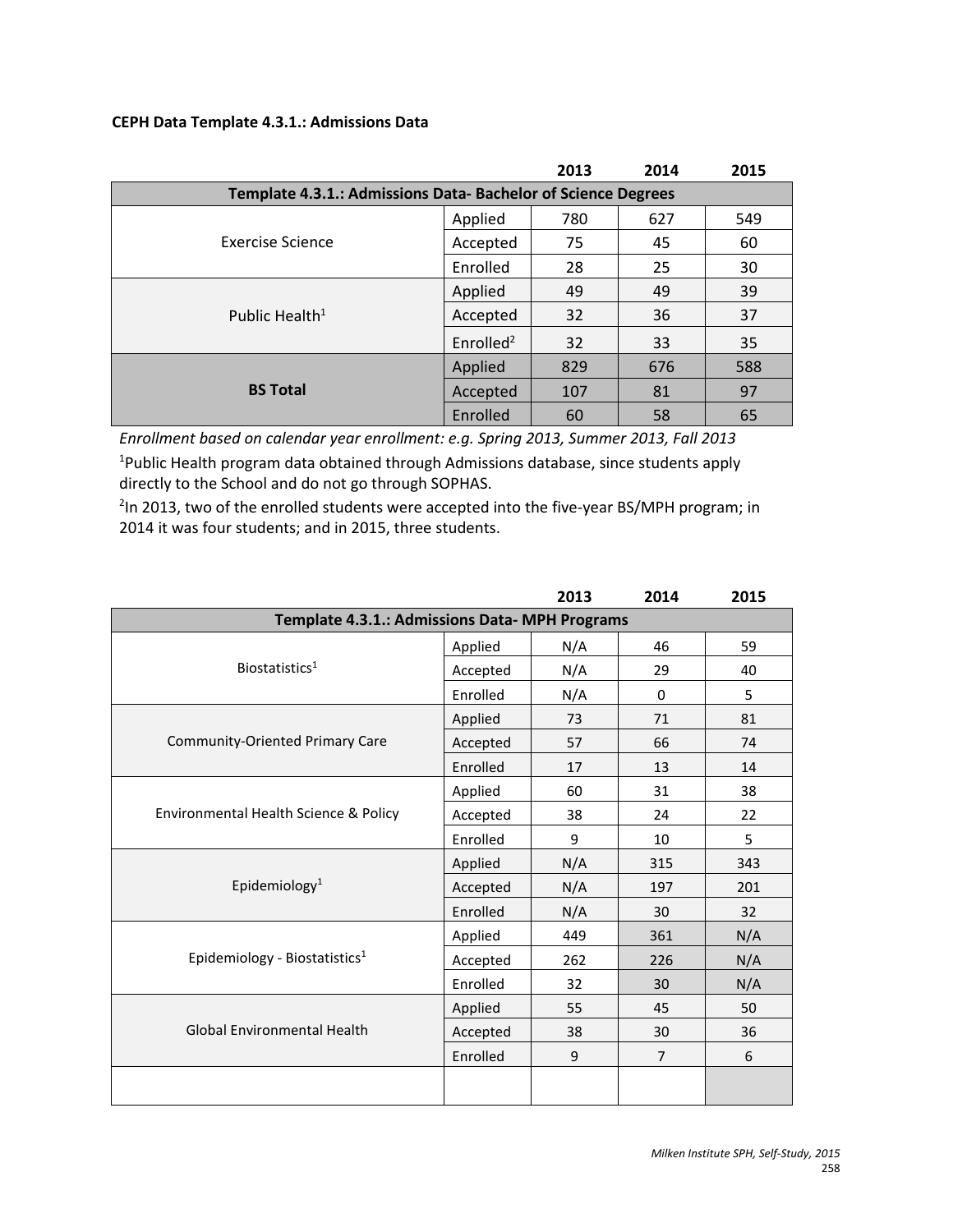| 2013<br>2014<br>2015<br>Applied<br>353<br>297<br>N/A<br>Global Health <sup>2</sup><br>N/A<br>Accepted<br>210<br>179<br>Enrolled<br>51<br>32<br>N/A<br>Applied<br>N/A<br>N/A<br>87<br>Global Health Communication <sup>2</sup><br>51<br>N/A<br>N/A<br>Accepted<br>Enrolled<br>N/A<br>N/A<br>11<br>Applied<br>N/A<br>N/A<br>91<br>Global Health Policy <sup>2</sup><br>N/A<br>Accepted<br>N/A<br>55<br>Enrolled<br>N/A<br>N/A<br>$\overline{7}$<br>164<br>Applied<br><b>NA</b><br><b>NA</b><br>Global Health Program Design, Monitoring &<br>Accepted<br>N/A<br>N/A<br>119<br>Evaluation <sup>2</sup><br>Enrolled<br>25<br>N/A<br>N/A<br>228<br>200<br>211<br>Applied<br><b>Health Policy</b><br>Accepted<br>172<br>158<br>153<br>Enrolled<br>58<br>32<br>35<br>214<br>149<br>148<br>Applied<br><b>Health Promotion</b><br>109<br>144<br>117<br>Accepted<br>Enrolled<br>21<br>24<br>10<br>154<br>119<br>124<br>Applied<br>Maternal & Child Health<br>98<br>83<br>Accepted<br>87<br>Enrolled<br>20<br>21<br>16<br>182<br>848<br>1209<br>Applied<br>Public Health (MPH@GW) <sup>3</sup><br>497<br>763<br>Accepted<br>142<br>Enrolled<br>492<br>108<br>214<br>41<br>Applied<br>23<br>25<br>Physical Activity in Public Health<br>19<br>Accepted<br>24<br>17<br>Enrolled<br>10<br>15<br>6<br>56<br>37<br>Applied<br>46<br><b>Public Health Communications &amp; Marketing</b><br>33<br>Accepted<br>39<br>34<br>Enrolled<br>13<br>12<br>20<br>N/A<br>Applied<br>46<br>39 | Template 4.3.1.: Admissions Data- MPH Programs, (continued) |  |  |  |  |  |
|-------------------------------------------------------------------------------------------------------------------------------------------------------------------------------------------------------------------------------------------------------------------------------------------------------------------------------------------------------------------------------------------------------------------------------------------------------------------------------------------------------------------------------------------------------------------------------------------------------------------------------------------------------------------------------------------------------------------------------------------------------------------------------------------------------------------------------------------------------------------------------------------------------------------------------------------------------------------------------------------------------------------------------------------------------------------------------------------------------------------------------------------------------------------------------------------------------------------------------------------------------------------------------------------------------------------------------------------------------------------------------------------------------------------------------------------------------------------|-------------------------------------------------------------|--|--|--|--|--|
|                                                                                                                                                                                                                                                                                                                                                                                                                                                                                                                                                                                                                                                                                                                                                                                                                                                                                                                                                                                                                                                                                                                                                                                                                                                                                                                                                                                                                                                                   |                                                             |  |  |  |  |  |
|                                                                                                                                                                                                                                                                                                                                                                                                                                                                                                                                                                                                                                                                                                                                                                                                                                                                                                                                                                                                                                                                                                                                                                                                                                                                                                                                                                                                                                                                   |                                                             |  |  |  |  |  |
|                                                                                                                                                                                                                                                                                                                                                                                                                                                                                                                                                                                                                                                                                                                                                                                                                                                                                                                                                                                                                                                                                                                                                                                                                                                                                                                                                                                                                                                                   |                                                             |  |  |  |  |  |
|                                                                                                                                                                                                                                                                                                                                                                                                                                                                                                                                                                                                                                                                                                                                                                                                                                                                                                                                                                                                                                                                                                                                                                                                                                                                                                                                                                                                                                                                   |                                                             |  |  |  |  |  |
|                                                                                                                                                                                                                                                                                                                                                                                                                                                                                                                                                                                                                                                                                                                                                                                                                                                                                                                                                                                                                                                                                                                                                                                                                                                                                                                                                                                                                                                                   |                                                             |  |  |  |  |  |
|                                                                                                                                                                                                                                                                                                                                                                                                                                                                                                                                                                                                                                                                                                                                                                                                                                                                                                                                                                                                                                                                                                                                                                                                                                                                                                                                                                                                                                                                   |                                                             |  |  |  |  |  |
|                                                                                                                                                                                                                                                                                                                                                                                                                                                                                                                                                                                                                                                                                                                                                                                                                                                                                                                                                                                                                                                                                                                                                                                                                                                                                                                                                                                                                                                                   |                                                             |  |  |  |  |  |
|                                                                                                                                                                                                                                                                                                                                                                                                                                                                                                                                                                                                                                                                                                                                                                                                                                                                                                                                                                                                                                                                                                                                                                                                                                                                                                                                                                                                                                                                   |                                                             |  |  |  |  |  |
|                                                                                                                                                                                                                                                                                                                                                                                                                                                                                                                                                                                                                                                                                                                                                                                                                                                                                                                                                                                                                                                                                                                                                                                                                                                                                                                                                                                                                                                                   |                                                             |  |  |  |  |  |
|                                                                                                                                                                                                                                                                                                                                                                                                                                                                                                                                                                                                                                                                                                                                                                                                                                                                                                                                                                                                                                                                                                                                                                                                                                                                                                                                                                                                                                                                   |                                                             |  |  |  |  |  |
|                                                                                                                                                                                                                                                                                                                                                                                                                                                                                                                                                                                                                                                                                                                                                                                                                                                                                                                                                                                                                                                                                                                                                                                                                                                                                                                                                                                                                                                                   |                                                             |  |  |  |  |  |
|                                                                                                                                                                                                                                                                                                                                                                                                                                                                                                                                                                                                                                                                                                                                                                                                                                                                                                                                                                                                                                                                                                                                                                                                                                                                                                                                                                                                                                                                   |                                                             |  |  |  |  |  |
|                                                                                                                                                                                                                                                                                                                                                                                                                                                                                                                                                                                                                                                                                                                                                                                                                                                                                                                                                                                                                                                                                                                                                                                                                                                                                                                                                                                                                                                                   |                                                             |  |  |  |  |  |
|                                                                                                                                                                                                                                                                                                                                                                                                                                                                                                                                                                                                                                                                                                                                                                                                                                                                                                                                                                                                                                                                                                                                                                                                                                                                                                                                                                                                                                                                   |                                                             |  |  |  |  |  |
|                                                                                                                                                                                                                                                                                                                                                                                                                                                                                                                                                                                                                                                                                                                                                                                                                                                                                                                                                                                                                                                                                                                                                                                                                                                                                                                                                                                                                                                                   |                                                             |  |  |  |  |  |
|                                                                                                                                                                                                                                                                                                                                                                                                                                                                                                                                                                                                                                                                                                                                                                                                                                                                                                                                                                                                                                                                                                                                                                                                                                                                                                                                                                                                                                                                   |                                                             |  |  |  |  |  |
|                                                                                                                                                                                                                                                                                                                                                                                                                                                                                                                                                                                                                                                                                                                                                                                                                                                                                                                                                                                                                                                                                                                                                                                                                                                                                                                                                                                                                                                                   |                                                             |  |  |  |  |  |
|                                                                                                                                                                                                                                                                                                                                                                                                                                                                                                                                                                                                                                                                                                                                                                                                                                                                                                                                                                                                                                                                                                                                                                                                                                                                                                                                                                                                                                                                   |                                                             |  |  |  |  |  |
|                                                                                                                                                                                                                                                                                                                                                                                                                                                                                                                                                                                                                                                                                                                                                                                                                                                                                                                                                                                                                                                                                                                                                                                                                                                                                                                                                                                                                                                                   |                                                             |  |  |  |  |  |
|                                                                                                                                                                                                                                                                                                                                                                                                                                                                                                                                                                                                                                                                                                                                                                                                                                                                                                                                                                                                                                                                                                                                                                                                                                                                                                                                                                                                                                                                   |                                                             |  |  |  |  |  |
|                                                                                                                                                                                                                                                                                                                                                                                                                                                                                                                                                                                                                                                                                                                                                                                                                                                                                                                                                                                                                                                                                                                                                                                                                                                                                                                                                                                                                                                                   |                                                             |  |  |  |  |  |
|                                                                                                                                                                                                                                                                                                                                                                                                                                                                                                                                                                                                                                                                                                                                                                                                                                                                                                                                                                                                                                                                                                                                                                                                                                                                                                                                                                                                                                                                   |                                                             |  |  |  |  |  |
|                                                                                                                                                                                                                                                                                                                                                                                                                                                                                                                                                                                                                                                                                                                                                                                                                                                                                                                                                                                                                                                                                                                                                                                                                                                                                                                                                                                                                                                                   |                                                             |  |  |  |  |  |
|                                                                                                                                                                                                                                                                                                                                                                                                                                                                                                                                                                                                                                                                                                                                                                                                                                                                                                                                                                                                                                                                                                                                                                                                                                                                                                                                                                                                                                                                   |                                                             |  |  |  |  |  |
|                                                                                                                                                                                                                                                                                                                                                                                                                                                                                                                                                                                                                                                                                                                                                                                                                                                                                                                                                                                                                                                                                                                                                                                                                                                                                                                                                                                                                                                                   |                                                             |  |  |  |  |  |
|                                                                                                                                                                                                                                                                                                                                                                                                                                                                                                                                                                                                                                                                                                                                                                                                                                                                                                                                                                                                                                                                                                                                                                                                                                                                                                                                                                                                                                                                   |                                                             |  |  |  |  |  |
|                                                                                                                                                                                                                                                                                                                                                                                                                                                                                                                                                                                                                                                                                                                                                                                                                                                                                                                                                                                                                                                                                                                                                                                                                                                                                                                                                                                                                                                                   |                                                             |  |  |  |  |  |
|                                                                                                                                                                                                                                                                                                                                                                                                                                                                                                                                                                                                                                                                                                                                                                                                                                                                                                                                                                                                                                                                                                                                                                                                                                                                                                                                                                                                                                                                   |                                                             |  |  |  |  |  |
|                                                                                                                                                                                                                                                                                                                                                                                                                                                                                                                                                                                                                                                                                                                                                                                                                                                                                                                                                                                                                                                                                                                                                                                                                                                                                                                                                                                                                                                                   |                                                             |  |  |  |  |  |
|                                                                                                                                                                                                                                                                                                                                                                                                                                                                                                                                                                                                                                                                                                                                                                                                                                                                                                                                                                                                                                                                                                                                                                                                                                                                                                                                                                                                                                                                   |                                                             |  |  |  |  |  |
|                                                                                                                                                                                                                                                                                                                                                                                                                                                                                                                                                                                                                                                                                                                                                                                                                                                                                                                                                                                                                                                                                                                                                                                                                                                                                                                                                                                                                                                                   |                                                             |  |  |  |  |  |
|                                                                                                                                                                                                                                                                                                                                                                                                                                                                                                                                                                                                                                                                                                                                                                                                                                                                                                                                                                                                                                                                                                                                                                                                                                                                                                                                                                                                                                                                   |                                                             |  |  |  |  |  |
|                                                                                                                                                                                                                                                                                                                                                                                                                                                                                                                                                                                                                                                                                                                                                                                                                                                                                                                                                                                                                                                                                                                                                                                                                                                                                                                                                                                                                                                                   |                                                             |  |  |  |  |  |
| Public Health Management <sup>4</sup><br>Accepted<br>10<br>11<br>N/A                                                                                                                                                                                                                                                                                                                                                                                                                                                                                                                                                                                                                                                                                                                                                                                                                                                                                                                                                                                                                                                                                                                                                                                                                                                                                                                                                                                              |                                                             |  |  |  |  |  |
| Enrolled<br>N/A<br>$\mathbf 1$<br>0                                                                                                                                                                                                                                                                                                                                                                                                                                                                                                                                                                                                                                                                                                                                                                                                                                                                                                                                                                                                                                                                                                                                                                                                                                                                                                                                                                                                                               |                                                             |  |  |  |  |  |
| N/A<br>45<br>62<br>Applied                                                                                                                                                                                                                                                                                                                                                                                                                                                                                                                                                                                                                                                                                                                                                                                                                                                                                                                                                                                                                                                                                                                                                                                                                                                                                                                                                                                                                                        |                                                             |  |  |  |  |  |
| Public Health Nutrition <sup>5</sup><br>Accepted<br>N/A<br>31<br>29                                                                                                                                                                                                                                                                                                                                                                                                                                                                                                                                                                                                                                                                                                                                                                                                                                                                                                                                                                                                                                                                                                                                                                                                                                                                                                                                                                                               |                                                             |  |  |  |  |  |
| Enrolled<br>N/A<br>11<br>10                                                                                                                                                                                                                                                                                                                                                                                                                                                                                                                                                                                                                                                                                                                                                                                                                                                                                                                                                                                                                                                                                                                                                                                                                                                                                                                                                                                                                                       |                                                             |  |  |  |  |  |
| Applied<br>1911<br>2626<br>2738                                                                                                                                                                                                                                                                                                                                                                                                                                                                                                                                                                                                                                                                                                                                                                                                                                                                                                                                                                                                                                                                                                                                                                                                                                                                                                                                                                                                                                   |                                                             |  |  |  |  |  |
| <b>MPH Total</b><br>Accepted<br>1234<br>1701<br>1789                                                                                                                                                                                                                                                                                                                                                                                                                                                                                                                                                                                                                                                                                                                                                                                                                                                                                                                                                                                                                                                                                                                                                                                                                                                                                                                                                                                                              |                                                             |  |  |  |  |  |
| Enrolled<br>423<br>714<br>357                                                                                                                                                                                                                                                                                                                                                                                                                                                                                                                                                                                                                                                                                                                                                                                                                                                                                                                                                                                                                                                                                                                                                                                                                                                                                                                                                                                                                                     |                                                             |  |  |  |  |  |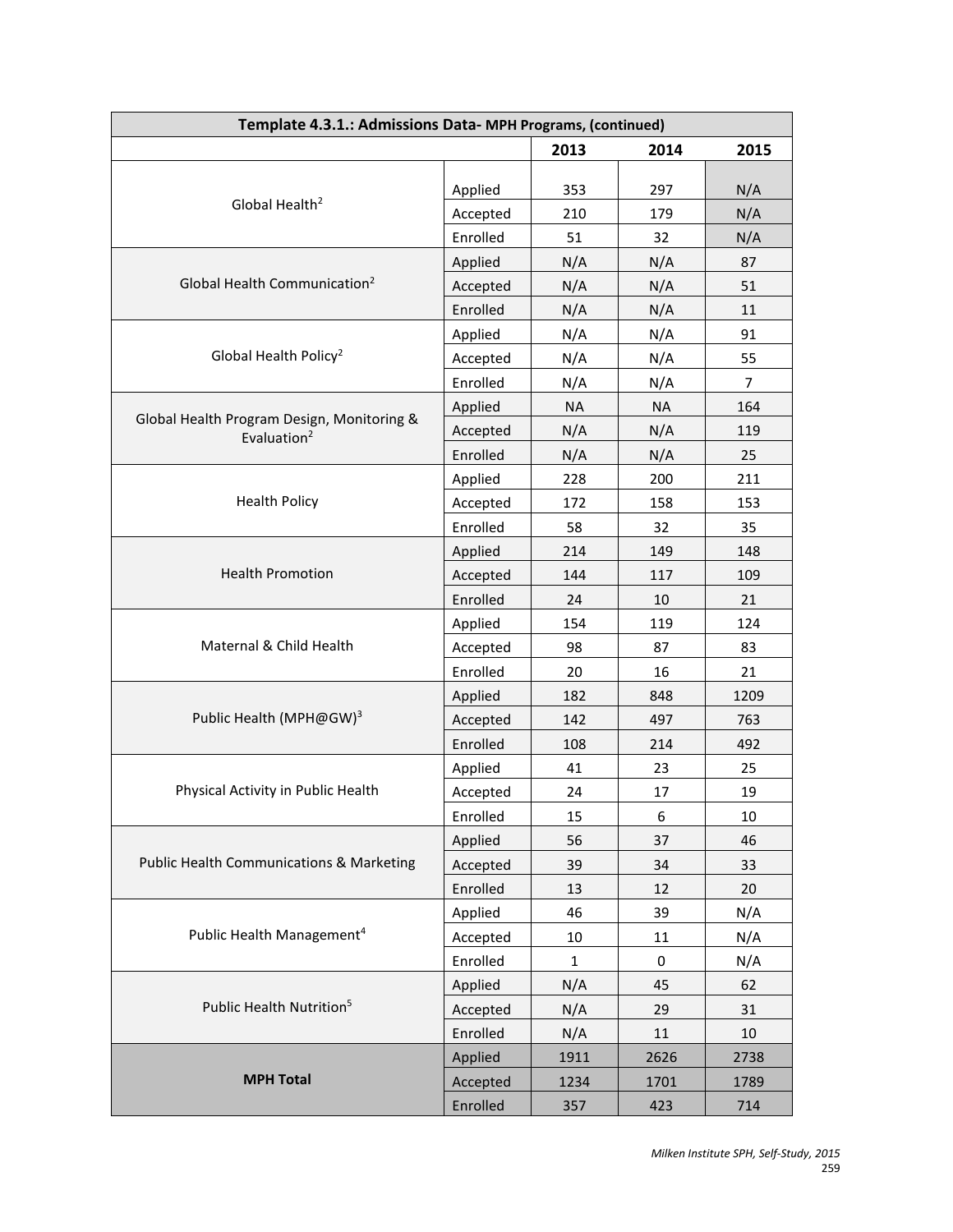*Enrollment based on calendar year enrollment: e.g. Spring 2013, Summer 2013, Fall 2013.* <sup>1</sup>Coding for the MPH, Epi and MPH, Biostat programs was corrected to track separately as of mid-2014. Therefore no data available in 2013 for these separate tracks; 2014 shows data for combined and separate tracks, representing the coding change mid-year.

 $<sup>2</sup>$ MPH, Global Health was one track with a variety of concentration options prior to Fall 2014.</sup> Three distinct GH majors were defined as of mid-2014. Admissions coding/tracking changed mid-year, therefore data is distributed among all four majors for 2014. 2015 represents admissions in three distinct tracks.

3 MPH@GW enrolls in January, March, June and September

4 MPH, Public Health Management did not admit in 2015. Track deactivated.

5 MPH, PH Nutrition is a new program that began in Fall 2014.

|                                                |          | 2013 | 2014 | 2015 |  |  |
|------------------------------------------------|----------|------|------|------|--|--|
| Template 4.3.1.: Admissions Data- MHA Programs |          |      |      |      |  |  |
|                                                | Applied  | 163  | 148  | 155  |  |  |
| <b>MHA</b>                                     | Accepted | 96   | 97   | 91   |  |  |
|                                                | Enrolled | 35   | 28   | 29   |  |  |
| Executive MHA (MHA@GW) <sup>1</sup>            | Applied  | N/A  | 116  | 270  |  |  |
|                                                | Accepted | N/A  | 47   | 159  |  |  |
|                                                | Enrolled | N/A  | 25   | 113  |  |  |
| <b>MHA Total</b>                               | Applied  | 163  | 264  | 425  |  |  |
|                                                | Accepted | 96   | 144  | 250  |  |  |
|                                                | Enrolled | 35   | 53   | 142  |  |  |

*Enrollment based on calendar year enrollment: e.g. Spring 2013, Summer 2013, Fall 2013.*

 $1$  Program did not exist prior to 2014, Executive MHA enrolls in January, April, July, & Oct.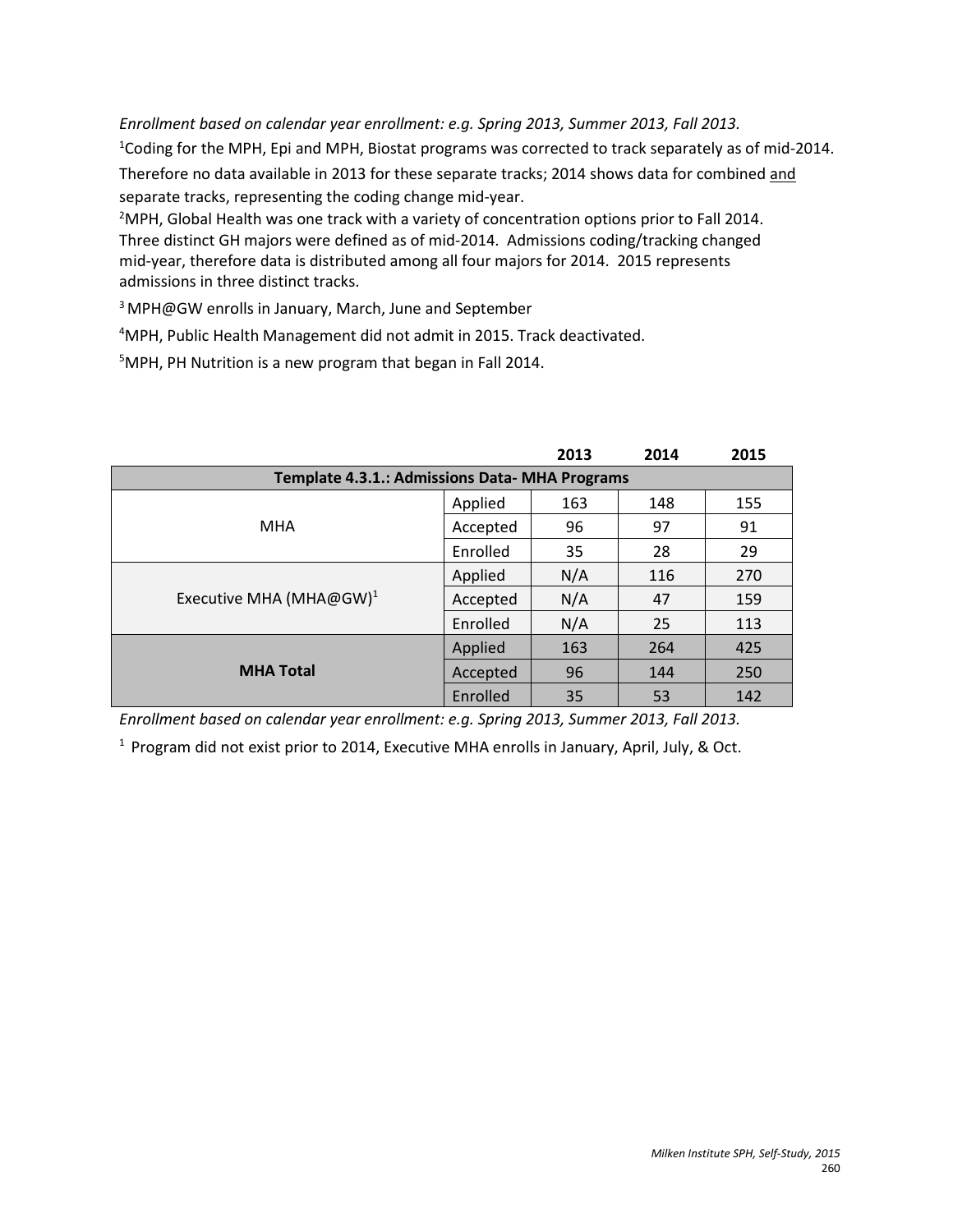|                                                                     |          | 2013 | 2014           | 2015           |  |  |  |
|---------------------------------------------------------------------|----------|------|----------------|----------------|--|--|--|
| Template 4.3.1.: Admissions Data- MS Degrees                        |          |      |                |                |  |  |  |
|                                                                     | Applied  | N/A  | 19             | 20             |  |  |  |
| Epidemiology <sup>1</sup>                                           | Accepted | N/A  | 6              | 9              |  |  |  |
|                                                                     | Enrolled | N/A  | $\mathbf{1}$   | $\overline{2}$ |  |  |  |
|                                                                     | Applied  | 39   | 44             | 36             |  |  |  |
| Exercise Science                                                    | Accepted | 28   | 31             | 27             |  |  |  |
|                                                                     | Enrolled | 19   | 13             | 8              |  |  |  |
|                                                                     | Applied  | 17   | 11             | 12             |  |  |  |
| <b>Health Policy</b>                                                | Accepted | 12   | 6              | 7              |  |  |  |
|                                                                     | Enrolled | 3    | $\overline{2}$ | $\overline{2}$ |  |  |  |
|                                                                     | Applied  | 80   | 66             | 70             |  |  |  |
| Public Health Microbiology & Emerging<br><b>Infectious Diseases</b> | Accepted | 63   | 55             | 42             |  |  |  |
|                                                                     | Enrolled | 20   | 10             | 9              |  |  |  |
|                                                                     | Applied  | 136  | 140            | 138            |  |  |  |
| <b>MS Total</b>                                                     | Accepted | 103  | 98             | 85             |  |  |  |
|                                                                     | Enrolled | 42   | 26             | 21             |  |  |  |

Enrollment based on calendar year enrollment: e.g. Spring 2013, Summer 2013, Fall 2013.  $1$  MS, Epidemiology was offered through CCAS prior to 2014.

|                                                            |          | 2013    | 2014 | 2015           |  |  |
|------------------------------------------------------------|----------|---------|------|----------------|--|--|
| Template 4.3.1.: Admissions Data- Doctoral Degrees         |          |         |      |                |  |  |
|                                                            | Applied  | N/A     | 20   | N/A            |  |  |
| DrPH - Environmental & Occupational<br>Health <sup>1</sup> | Accepted | N/A     | 8    | N/A            |  |  |
|                                                            | Enrolled | N/A     | 5    | N/A            |  |  |
|                                                            | Applied  | N/A     | 80   | N/A            |  |  |
| DrPH - Global Health <sup>1</sup>                          | Accepted | N/A     | 6    | N/A            |  |  |
|                                                            | Enrolled | N/A     | 3    | N/A            |  |  |
| DrPH - Health Behavior <sup>1</sup>                        | Applied  | N/A     | 68   | N/A            |  |  |
|                                                            | Accepted | N/A     | 9    | N/A            |  |  |
|                                                            | Enrolled | N/A     | 7    | N/A            |  |  |
|                                                            | Applied  | N/A     | 34   | N/A            |  |  |
| DrPH - Health Policy <sup>1</sup>                          | Accepted | N/A     | 8    | N/A            |  |  |
|                                                            | Enrolled | N/A     | 6    | N/A            |  |  |
|                                                            | Applied  | $N/A^*$ | 74   | 86             |  |  |
| PhD - Epidemiology <sup>2</sup>                            | Accepted | $N/A^*$ | 15   | 13             |  |  |
|                                                            | Enrolled | $N/A^*$ | 5    | $\overline{7}$ |  |  |
|                                                            | Applied  | N/A     | 276  | 86             |  |  |
| <b>Doctoral Total</b>                                      | Accepted | N/A     | 46   | 13             |  |  |
|                                                            | Enrolled | N/A     | 26   | $\overline{7}$ |  |  |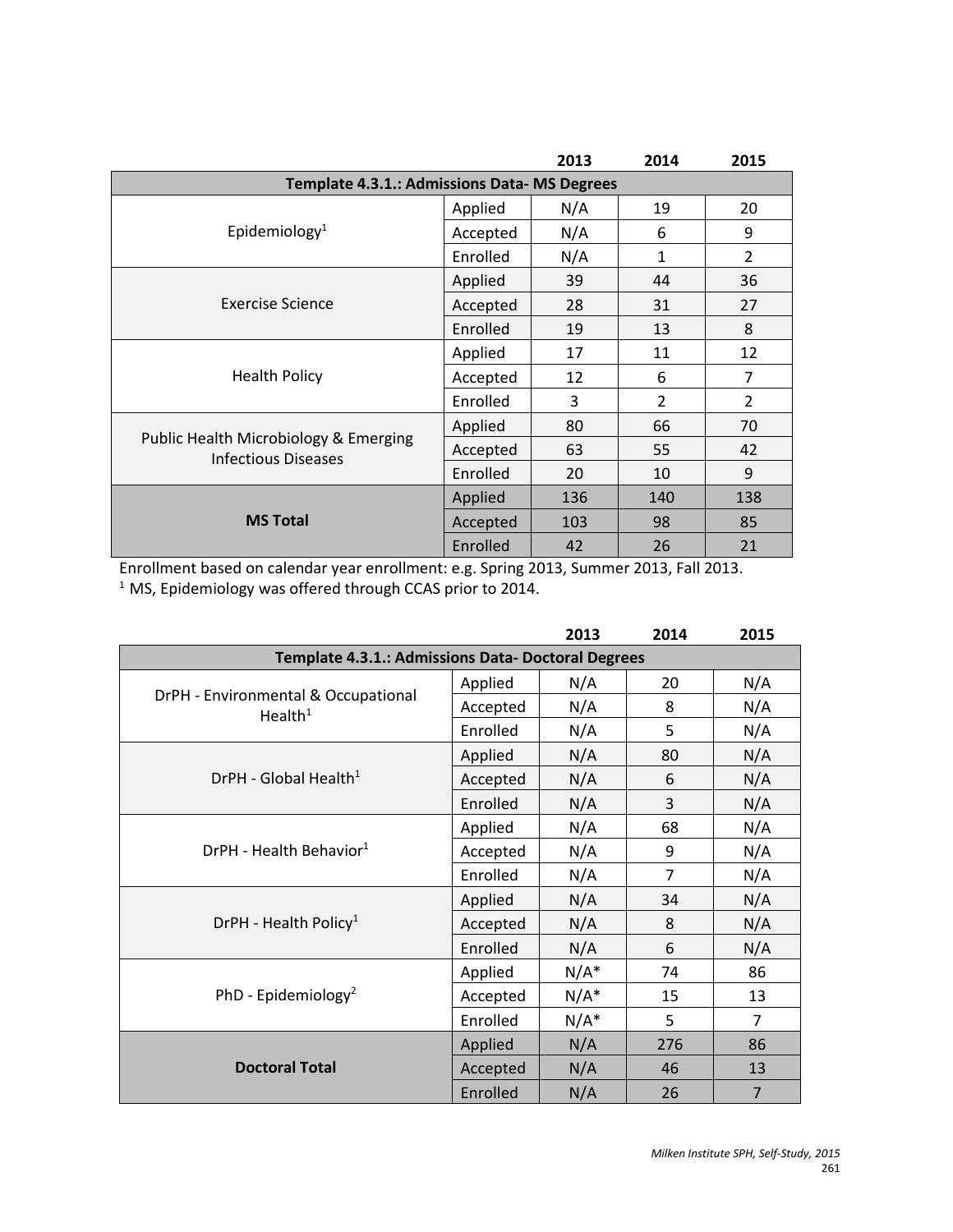*Enrollment based on calendar year enrollment: e.g. Spring 2013, Summer 2013, Fall 2013.*

 $1$  DrPH Programs only admit in even years.

 $2$  PhD, Epidemiology was offered through CCAS prior to 2014.

Undergraduate admissions support for the BS, Exercise Science program is conducted centrally through the university. Once students are accepted, the SPH Exercise and Nutrition Sciences (EXNS) faculty and the Admissions departments work together to yield a strong class. Undergraduates wishing to complete a BS degree in public health apply directly to the SPH Admissions Department in the fall or spring of their sophomore year. This program is very competitive and yield is always close to 100%.

The yield rate for the MPH@GW program is significantly higher than the residential program. For the online students, our vendor (2U, Inc.) is responsible for recruitment and coaching applicants through the process.

| <b>Degree</b>               |                    | 2013  | 2014  | 2015  |
|-----------------------------|--------------------|-------|-------|-------|
| <b>UG- Exercise Science</b> | <b>Accept Rate</b> | 9.6%  | 7.2%  | 10.9% |
|                             | Yield*             | 37.3% | 55.6% | 50.0% |
| <b>UG- Public Health</b>    | <b>Accept Rate</b> | 65.3% | 73.5% | 92.3% |
|                             | Yield              | 100%  | 91.7% | 94.6% |
| <b>MPH-OVERALL</b>          | <b>Accept Rate</b> | 64.6% | 64.8% | 65.3% |
|                             | Yield              | 28.9% | 24.9% | 39.9% |
| <b>MPH Residential</b>      | <b>Accept Rate</b> | 63.2% | 69.0% | 67.1% |
|                             | Yield              | 22.8% | 18.3% | 21.6% |
| <b>MPH-Online</b>           | <b>Accept Rate</b> | 78.0% | 58.6% | 63.1% |
|                             | Yield              | 76.1% | 43.1% | 64.5% |
| <b>MHA-OVERALL</b>          | <b>Accept Rate</b> | 58.9% | 54.5% | 58.8% |
|                             | Yield              | 36.5% | 36.8% | 56.8% |
| <b>MHA-Residential</b>      | <b>Accept Rate</b> | 58.9% | 65.5% | 58.7% |
|                             | Yield              | 36.5% | 28.9% | 31.9% |
| <b>MHA-Online</b>           | <b>Accept Rate</b> | N/A   | 40.5% | 58.9% |
|                             | Yield              | N/A   | 53.2% | 71.1% |
| <b>MS</b>                   | <b>Accept Rate</b> | 75.7% | 70.0% | 61.6% |
|                             | Yield              | 40.8% | 26.5% | 24.7% |
| Doctoral                    | <b>Accept Rate</b> | N/A   | 16.7% | 15.1% |
|                             | Yield              | N/A   | 56.5% | 53.8% |

### **Table 4.3.c.: Summary Statistics for Admissions**

*\* Yield = the percent of students who choose to enroll after being offered admission.*

**4.3.e.Quantitative information on the number of students enrolled in each specialty area identified in the instructional matrix, including headcounts of full-and part-time students and a full-timeequivalent conversion, by concentration, for each degree, for each of the last three years. Non-degree students, such as those enrolled in continuing education or certificate programs, should not be**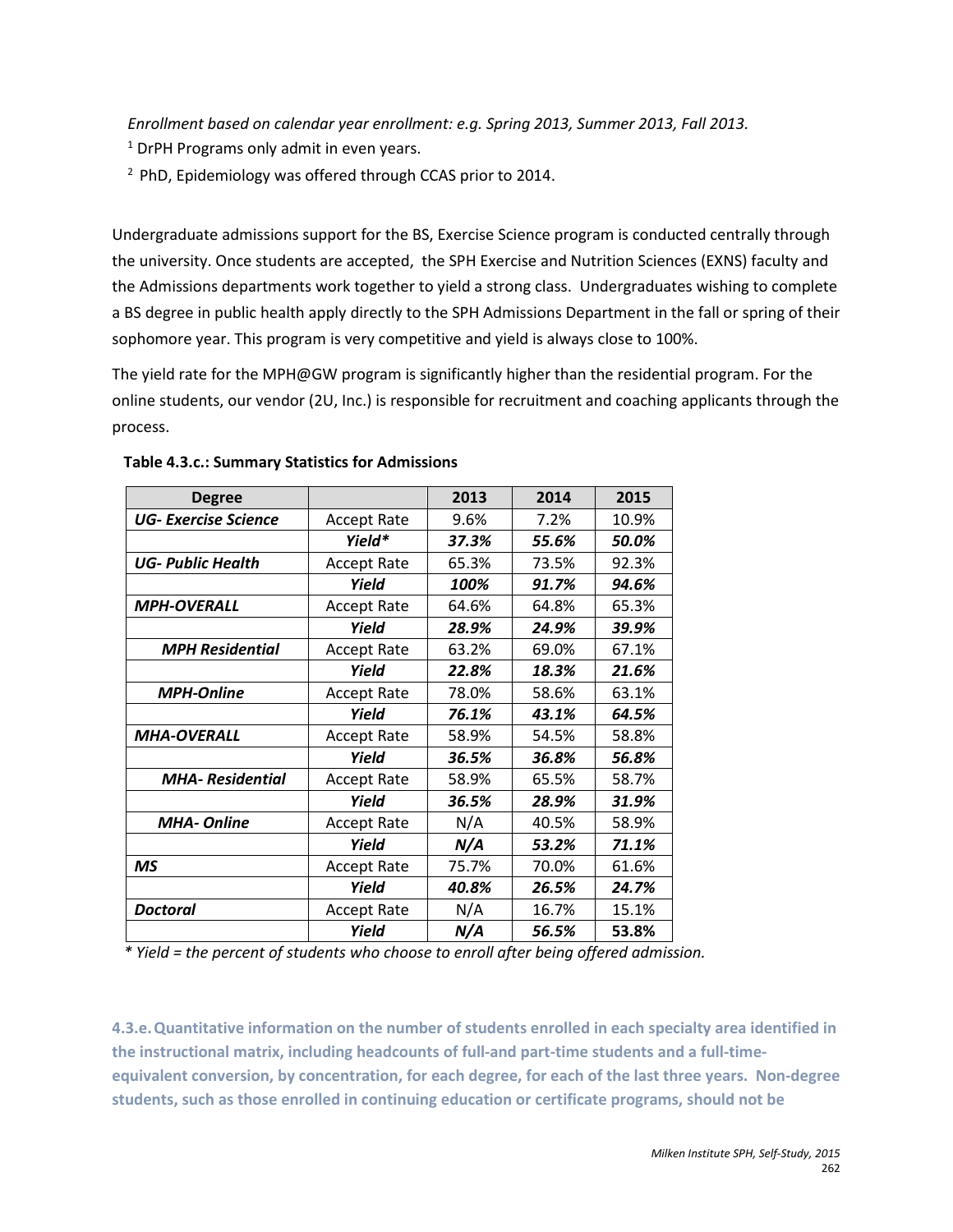**included. Explain any important trends or patterns, including a persistent absence of students in any degree or specialization. Data must be presented in table format. See CEPH Data Template 4.3.2.**

Student enrollment data by program can be found below in CEPH Data Template 4.3.2 below. In *ERF*  4.3.e.: CEPH Data Template 4.3.2 Enrollment Report and Supporting Documentation, enrollment data for all certificates and deactivated programs are outlined as shown in the category "Other".

Most of our program enrollments have remained steady over the reporting period. For some, such as the undergraduate BS in public health and the DrPH, we have intentionally held enrollment at a given level. The enrollment for the PhD in Epidemiology and both of our online programs has increased. Two areas where we have experienced declining enrollments are the MS in Public Health Microbiology and Emerging Infectious Diseases and in the on campus MPH numbers. The MS enrollment dropped concurrent with our separation from the School of Medicine and the on campus MPH enrollment decreased when we opened the MPH@GW program, which was expected. Overall, our total enrollment has increased over the past three years, adding to our financial stability.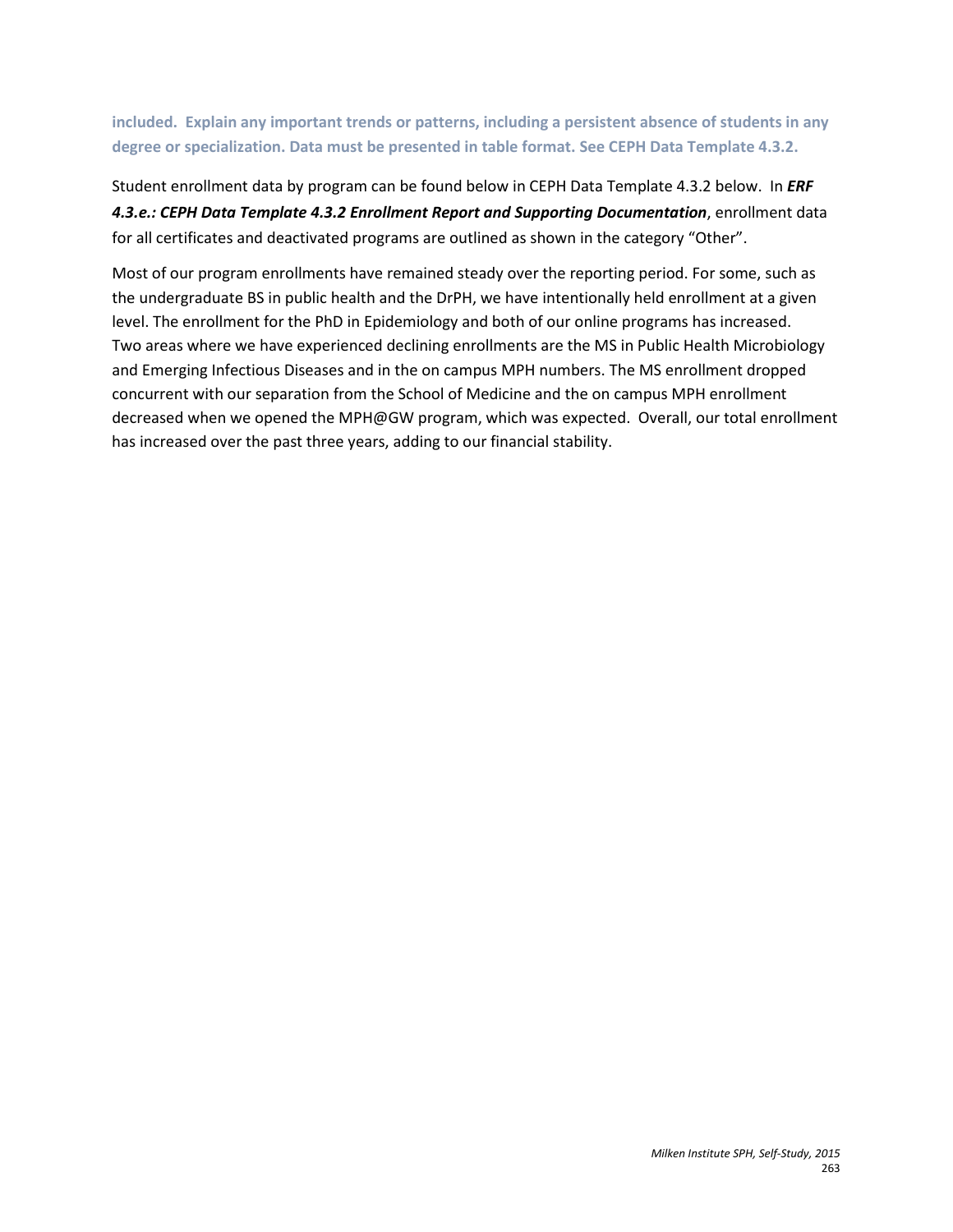|                                  | AY 2013-14              |                     |                    | AY 2014-15<br>AY 2015-16 |                         |                     |
|----------------------------------|-------------------------|---------------------|--------------------|--------------------------|-------------------------|---------------------|
|                                  | <b>HC Students</b>      | <b>FTE Students</b> | <b>HC Students</b> | <b>FTE Students</b>      | <b>HC Students</b>      | <b>FTE Students</b> |
| <b>EOH</b>                       | 61                      | 41.55               | 61                 | 46.12                    | 59                      | 41.33               |
| MPH, EHSP                        | 35                      | 24.11               | 29                 | 19.78                    | 26                      | 19.00               |
| MPH, GEH <sup>1</sup>            | 17                      | 13.67               | 19                 | 17.78                    | 23                      | 16.11               |
| DrPH, EOH <sup>2</sup>           | 8                       | 3.44                | 13                 | 8.56                     | 10                      | 6.22                |
| Other <sup>5</sup>               | $\mathbf 1$             | 0.33                | 0                  | 0.00                     | 0                       | 0.00                |
|                                  |                         |                     |                    |                          |                         |                     |
| Epi/Bio                          | 180                     | 137.79              | 179                | 135.88                   | 166                     | 140.66              |
| MPH, Biost                       | 12                      | 9.89                | 9                  | 8.44                     | 9                       | 7.44                |
| MPH, Epi                         | 98                      | 75.22               | 98                 | 80.89                    | 92                      | 72.67               |
| MPH, GH Epi <sup>3</sup>         | 6                       | 2.56                | 5                  | 2.11                     | $\overline{2}$          | 1.22                |
| MS, Epi                          | 5                       | 4.11                | 4                  | 3.22                     | $\overline{4}$          | 3.00                |
| MS, PH MEID                      | 41                      | 34.56               | 36                 | 28.00                    | 30                      | 33.00               |
| PhD, Epi                         | 10                      | 6.11                | 21                 | 9.11                     | 26                      | 22.33               |
| Other <sup>5</sup>               | 8                       | 5.34                | 6                  | 4.11                     | $\overline{\mathbf{3}}$ | 1.00                |
|                                  |                         |                     |                    |                          |                         |                     |
| Ex & Nutr                        | 175                     | 166.61              | 181                | 169.71                   | 182                     | 171.26              |
| BS, ExSc                         | 55                      | 54.33               | 48                 | 46.83                    | 82                      | 78.91               |
| BS, EXSC- Pre-Athl Trng          | 5                       | 5.00                | 4                  | 4.00                     | 3                       | 3.00                |
| BS, EXSC- Pre-Medical            | 31                      | 31.00               | 40                 | 39.92                    | 24                      | 23.25               |
| BS, EXSC- Phys Therapy           | 15                      | 15.00               | 16                 | 16.00                    | 13                      | 13.00               |
| MPH, PH Nutrition                | N/A                     | N/A                 | 11                 | 10.00                    | 18                      | 16.22               |
| MPH, Phys Act                    | 26                      | 21.56               | 25                 | 21.00                    | 18                      | 15.44               |
| MS, EXSC- Clin Ex Phys           | 14                      | 12.67               | 15                 | 13.44                    | $\overline{7}$          | 7.00                |
| MS, EXSC-St & Cond               | 19                      | 18.44               | 19                 | 16.44                    | 15                      | 12.44               |
| Other <sup>5</sup>               | 10                      | 8.61                | 3                  | 2.08                     | $\overline{2}$          | 2.00                |
|                                  |                         |                     |                    |                          |                         |                     |
| <b>Global Health</b>             | 150                     | 107.43              | 117                | 83.11                    | 113                     | 70.34               |
| MPH, GH Comm                     | 20                      | 14.44               | 20                 | 13.22                    | 23                      | 12.78               |
| MPH, GH DME                      | 73                      | 53.33               | 56                 | 43.33                    | 61                      | 41.67               |
| MPH, GH Pol                      | 30                      | 23.44               | 17                 | 14.67                    | 12                      | 9.33                |
| MPH, GH                          | 15                      | 10.55               | 9                  | 5.55                     | 4                       | 1.67                |
| DrPH, GH <sup>2</sup>            | 11                      | 5.00                | 14                 | 5.67                     | 12                      | 4.22                |
| Other <sup>5</sup>               | $\mathbf{1}$            | 0.67                | $\mathbf{1}$       | 0.67                     | $\mathbf{1}$            | 0.67                |
|                                  |                         |                     |                    |                          |                         |                     |
| H Policy & Mgt <sup>4</sup>      | 230                     | 173.55              | 258                | 196.65                   | 331                     | 237.50              |
| <b>Health Policy</b>             | 145                     | 106.11              | 138                | 102.10                   | 117                     | 82.56               |
| MPH, Health Policy               | 122                     | 94.22               | 112                | 90.44                    | 93                      | 70.67               |
| MS, Health Policy                | 4                       | 2.89                | 4                  | 3.22                     | 6                       | 4.89                |
| DrPH, Health Policy <sup>2</sup> | 16                      | 7.00                | 19                 | 7.55                     | 16                      | 6.11                |
| Other <sup>5</sup>               | $\overline{\mathbf{3}}$ | 2.00                | 3                  | 0.89                     | $\overline{2}$          | 0.89                |
|                                  |                         |                     |                    |                          |                         |                     |
| <b>HSML</b>                      | 85                      | 67.44               | 120                | 94.55                    | 214                     | 154.94              |
| MHA/MHSA                         | 79                      | 63.11               | 87                 | 73.39                    | 87                      | 68.11               |
| EMHA (hybrid)                    | N/A                     | N/A                 | 32                 | 20.94                    | 127                     | 86.83               |
| Specialist, H Svcs Adm           | $\mathbf{1}$            | 0.33                | $\mathbf{1}$       | 0.22                     | 0                       | 0.00                |
| Other <sup>5</sup>               | 5                       | 4.00                | $\pmb{0}$          | 0.00                     | $\mathbf 0$             | 0.00                |
|                                  |                         |                     |                    |                          |                         |                     |

# **CEPH Data Template 4.3.2.: Enrollment Data- Students Enrolled by Specialization**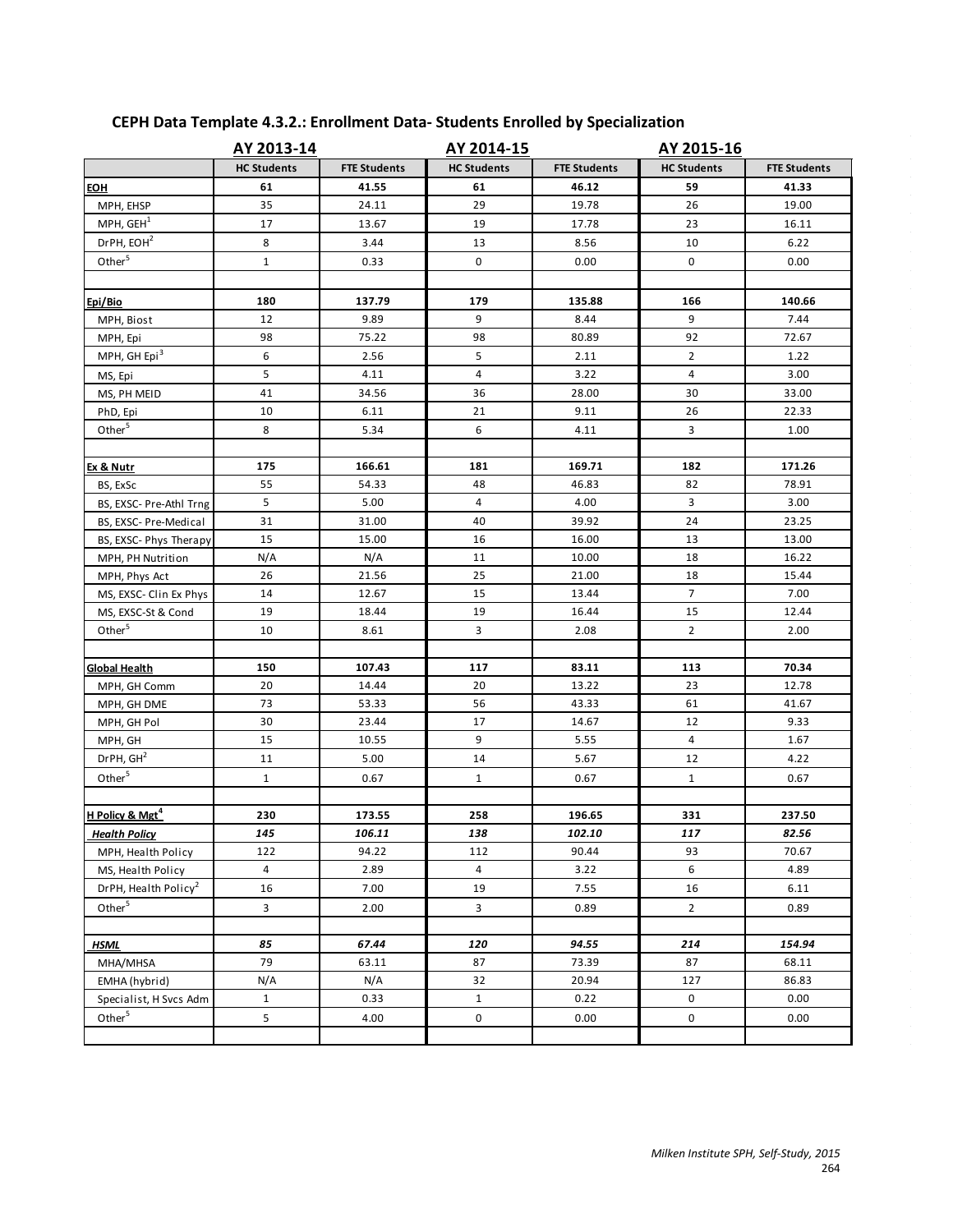|                       | AY 2013-14         |                     | AY 2014-15         |                     | AY 2015-16         |                     |
|-----------------------|--------------------|---------------------|--------------------|---------------------|--------------------|---------------------|
|                       | <b>HC Students</b> | <b>FTE Students</b> | <b>HC Students</b> | <b>FTE Students</b> | <b>HC Students</b> | <b>FTE Students</b> |
| <b>PCH</b>            | 193                | 157.78              | 165                | 130.89              | 169                | 135.33              |
| MPH, COPC             | 32                 | 28.89               | 33                 | 30.11               | 33                 | 28.00               |
| MPH, Comm&Mktg        | 32                 | 23.89               | 31                 | 24.22               | 43                 | 33.33               |
| MPH, H Promo          | 51                 | 43.89               | 37                 | 30.11               | 35                 | 29.67               |
| MPH, MCH              | 56                 | 48.89               | 40                 | 33.67               | 43                 | 36.44               |
| DrPH, HB <sup>2</sup> | 16                 | 9.00                | 19                 | 10.00               | 14                 | 7.56                |
| Other <sup>5</sup>    | 6                  | 3.22                | 5                  | 2.78                | $\mathbf{1}$       | 0.33                |
|                       |                    |                     |                    |                     |                    |                     |
| MPH@GW                | 107                | 67.44               | 399                | 240.89              | 702                | 421.89              |
| <b>BS, PH</b>         | 60                 | 60.00               | 68                 | 67.42               | 61                 | 61.00               |
| OTHER <sup>5</sup>    | $\Omega$           | 0.00                | 0                  | 0.00                | $\mathbf{1}$       | 0.33                |
| <b>SPH TOTALS</b>     | 1156               | 912.15              | 1428               | 1070.67             | 1784               | 1279.64             |

### **CEPH Data Template 4.3.2.: Enrollment Data- Students Enrolled by Specialization, (continued)**

*Note: Used final Fall semester census data provided by the Office of Institutional Research. 2015-16 data collected as of September 24, 2015.* **LEGEND: HC =** *Headcount;* **FTE =** *Full time equivalent*

<sup>1</sup> MPH, GEH- joint program between EOH and GH

<sup>2</sup> DrPH headcount does not equate to all students still in program because students who have completed all required dissertation credits and continue to be registerd for Continuous Enrollment do not appear on HC or FTE reports.

 $3$  MPH, GH Epi-joint program between Epi/Bio and GH. Currently not admitting new students as program is being reconfigured.

<sup>4</sup> **2014-15:** Departments of Health Policy and Health Services Management & Leadership have merged to Health Policy & Management

<sup>5</sup> The **OTHER** category includes students enrolled in certificate programs as well as a few masters students who are completing their degrees in programs that we have inactivated. See Separate sheet in ERF 4.3.e for details.

## **4.3.f. Identification of measurable objectives by which the school may evaluate its success in enrolling a qualified student body, along with data regarding the performance of the school against those measures for each of the last three years.**

| Table 4.3.f.1.: Assessment of Success Enrolling a Qualified Student Body |  |
|--------------------------------------------------------------------------|--|
|--------------------------------------------------------------------------|--|

| <b>Outcome Measure</b>                | <b>Target</b>           | 2013          | 2014          | 2015          |
|---------------------------------------|-------------------------|---------------|---------------|---------------|
| Average GPA of enrolled UG PH         | <b>3.2 GPA</b>          | 3.63          | 3.64          | 3.45          |
| students                              |                         |               |               |               |
|                                       | Verbal 60%              | Residential:  | Residential:  | Residential:  |
|                                       |                         | 65%           | 66%           | 65%           |
|                                       |                         | Online:       | Online:       | Online:       |
| Average GRE percentile for            |                         | 63%           | 67%           | 63%           |
| enrolled master students <sup>1</sup> | <b>Quantitative 60%</b> | Residential:  | Residential:  | Residential:  |
|                                       |                         | 54%           | 54%           | 52%           |
|                                       |                         | Online:       | Online:       | Online:       |
|                                       |                         | 45%           | 40%           | 37%           |
| Percent of enrolled MPH               | 50%                     | Residential:  | Residential:  | Residential:  |
| students with at least one year       |                         | 63%           | 62%           | 61%           |
| of work experience <sup>2</sup>       |                         | Online:       | Online:       | Online:       |
|                                       |                         | 82%           | 87%           | 82%           |
| Percent of MPH students who           | 80%                     | 82.0%         | 90.4%         | 80.2          |
| graduate within 4 years               |                         | (matriculated | (matriculated | (matriculated |
|                                       |                         | $2009-10$     | $2010-11$     | $2011 - 12$   |